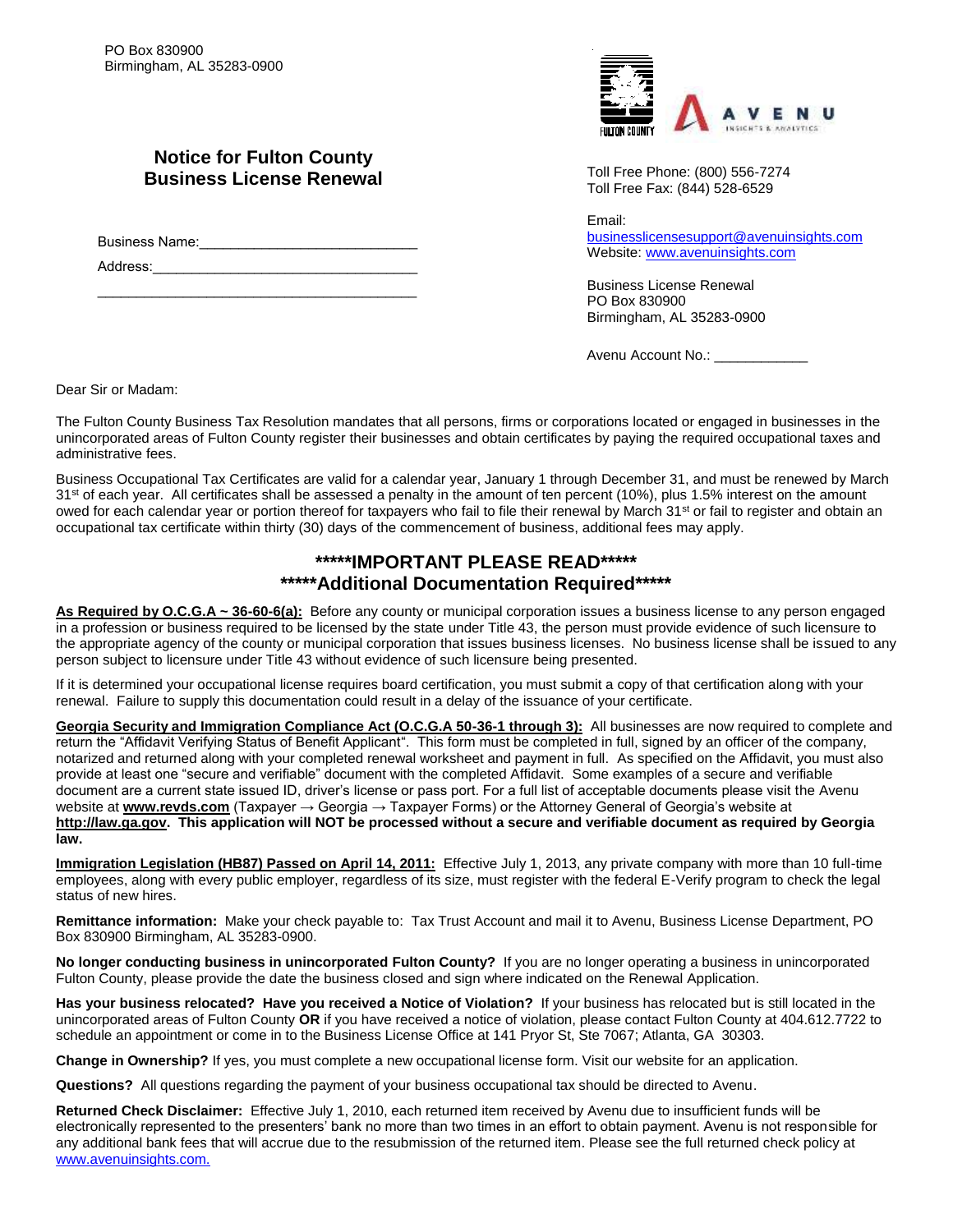# \*\*REQUIRED\*\* Business Name:\_\_\_\_\_\_\_\_\_\_\_\_\_\_\_\_\_\_\_\_\_\_\_\_\_\_\_\_ **Avenu Account No: \_\_\_\_\_\_\_\_\_**

**Complete both Affidavits**

## **Affidavit Verifying Status of Benefit Applicant**

Pursuant to the Georgia Security and Immigration Compliance Act (O.C.G.A 50-36-1), effective July 1, 2007, every agency in **Fulton County** providing public benefits through any local program is responsible for determining the immigration status of citizen applicants for said benefits**.** 

By executing this affidavit under oath, as an applicant for benefits, I am stating the following with respect to my application for benefits from Fulton County:

#### *Select one of the below.*

\_\_\_\_\_\_\_\_\_\_\_\_\_\_\_\_\_\_\_\_\_ I am a United States citizen 18 years of age or older;

I am a legal permanent resident 18 years of age or older;

\_\_\_\_\_\_\_\_\_\_\_\_\_\_\_\_\_\_\_\_\_ I am a qualified alien or non-immigrant under the Federal Immigration and Nationality Act, Title 8 U.S.C., as amended, 18 years of age or older and lawfully present in the United States. My alien number issued by the U.S. Department of Homeland Security or other federal immigration agency is

The undersigned applicant also hereby verifies that he or she has provided at least one secure and verifiable document, as required by O.C.G.A § 50-36-1(e)(1), with this affidavit.

The secure and verifiable document provided with this affidavit can best be classified as:

 *(Please enclose legible copy of document with Affidavit.)*

In making the above representation under oath, I understand that any person who knowingly and willfully makes a false, fictitious, or fraudulent statement or representation in an affidavit shall be guilty of a violation of O.C.G.A. 16-10-20.

| (city),<br>Executed in                     |                        | (state) on | (date)       |
|--------------------------------------------|------------------------|------------|--------------|
| Signature of Applicant                     | <b>Printed Name</b>    |            | Notary Stamp |
| Subscribed and sworn before me on this the | DAY OF                 |            |              |
|                                            | My Commission Expires: |            |              |
| NOTARY PUBLIC                              |                        |            |              |

### - - - - - - - - - - - - - - - - - - - - - - - - - - - - - - - -- - - - - - - - - - - - - - - -- - - - - - - - - - - - - - - -- - - - - - - - - - - - - - - -- - - - - - - - - - - - - - - -- - - - - - - - - - - - - - - - **Private Employer Affidavit Pursuant To O.C.G.A. § 36-60-6(d)**

Effective July 1, 2013, any private company with more than 10 full-time employees, along with every public employer, regardless of its size, must register with the federal E-Verify program to check the legal status of new hires.

By executing this affidavit, the undersigned private employer verifies it's compliance with O.C.G.A. § 36-60-6, **stating affirmatively that the individual, firm or corporation has registered with and utilizes the federal work authorization program commonly known as E-Verify,** or any subsequent replacement program, in accordance with the applicable provisions and deadlines established in O.C.G.A. § 13-10-90. Furthermore, the undersigned private employer hereby attests that its federal work authorization user identification number and date of authorization are as follows:

\_\_\_\_\_\_\_\_\_\_\_\_\_\_\_\_\_\_\_\_\_\_\_\_\_\_\_\_\_\_\_\_\_ \_\_\_\_\_\_\_\_\_\_\_\_\_\_\_\_\_\_\_ \_\_\_\_\_\_\_\_\_\_\_\_\_\_\_\_\_\_\_\_\_\_\_\_\_\_\_\_\_\_\_\_\_\_\_ Federal Work Authorization User Identification Number Date of Authorization Name of Private Employer

If your business employs less than ten  $(10)$  employees, please check this box  $\Box$  and sign below.

*By checking this box and signing this form below you are stating affirmatively that your business employs less than ten (10) employees and that your business is not required to register with and/or utilize the federal work authorization program commonly known as E-Verify.* 

I hereby declare under penalty of perjury that the foregoing is true and correct.

| Executed in the control of the control of the control of the control of the control of the control of the control of the control of the control of the control of the control of the control of the control of the control of |                     | (state) on ______________ | (date)       |
|-------------------------------------------------------------------------------------------------------------------------------------------------------------------------------------------------------------------------------|---------------------|---------------------------|--------------|
| Signature of Applicant                                                                                                                                                                                                        | <b>Printed Name</b> |                           | Notary Stamp |
| Subscribed and sworn before me on this the DAY OF                                                                                                                                                                             |                     | .20                       |              |
| My Commission Expires: __________________<br>NOTARY PUBLIC                                                                                                                                                                    |                     |                           |              |

**\*\*FORM REQUIRED\*\*\* This form must be completed in full and returned with your Occupational Tax Renewal and payment. Failure to return the completed Affidavit Verifying Status of Benefit Applicant, Verifiable and Secure Document, and the Private Employer Affidavit with your renewal and payment will delay the issuance of your occupational certificate.**